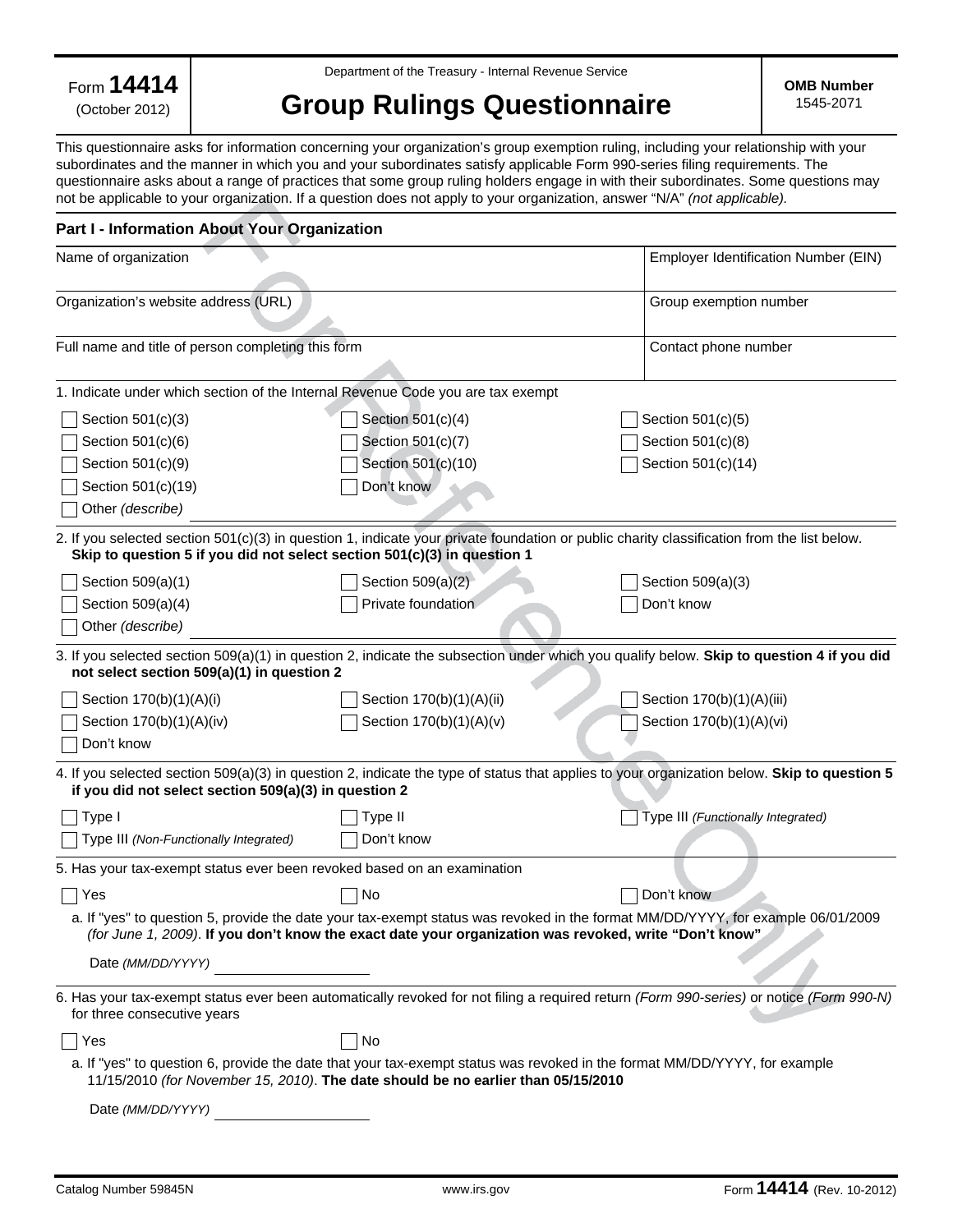| <b>Part II - Information About Your Subordinates</b>                                   |                                                                                                                                                                                                                                                                      |                                                                                                                                        |  |  |
|----------------------------------------------------------------------------------------|----------------------------------------------------------------------------------------------------------------------------------------------------------------------------------------------------------------------------------------------------------------------|----------------------------------------------------------------------------------------------------------------------------------------|--|--|
|                                                                                        | 7. Do you currently have any subordinates in your group exemption ruling (hereafter "group")                                                                                                                                                                         |                                                                                                                                        |  |  |
| Yes                                                                                    | No                                                                                                                                                                                                                                                                   |                                                                                                                                        |  |  |
|                                                                                        | a. If "yes" to question 7, how many subordinates are currently in your group? The response needs to be in numeric format                                                                                                                                             |                                                                                                                                        |  |  |
|                                                                                        |                                                                                                                                                                                                                                                                      |                                                                                                                                        |  |  |
|                                                                                        | 8. Indicate under which section(s) of the Internal Revenue Code your subordinates are tax exempt. Check all that apply                                                                                                                                               |                                                                                                                                        |  |  |
| Section 501(c)(3)                                                                      | Section 501(c)(4)                                                                                                                                                                                                                                                    | Section 501(c)(5)                                                                                                                      |  |  |
| Section 501(c)(6)                                                                      | Section 501(c)(7)                                                                                                                                                                                                                                                    | Section 501(c)(8)                                                                                                                      |  |  |
| Section 501(c)(9)                                                                      | Section 501(c)(10)                                                                                                                                                                                                                                                   | Section 501(c)(14)                                                                                                                     |  |  |
| Section 501(c)(19)                                                                     | Don't know                                                                                                                                                                                                                                                           |                                                                                                                                        |  |  |
| Other (describe)                                                                       |                                                                                                                                                                                                                                                                      |                                                                                                                                        |  |  |
|                                                                                        |                                                                                                                                                                                                                                                                      |                                                                                                                                        |  |  |
|                                                                                        | 9. If you selected Section 501(c)(3) in question 8, indicate the types of foundation or public charity classifications that are represented<br>by your subordinates. Check all that apply. Skip to question 12 if you did not select section 501(c)(3) in question 8 |                                                                                                                                        |  |  |
| Section 509(a)(1)                                                                      | Section 509(a)(2)                                                                                                                                                                                                                                                    | Section 509(a)(3)                                                                                                                      |  |  |
| Section 509(a)(4)                                                                      | Private foundation                                                                                                                                                                                                                                                   | Don't know                                                                                                                             |  |  |
| Other (describe)                                                                       |                                                                                                                                                                                                                                                                      |                                                                                                                                        |  |  |
|                                                                                        | apply. Skip to question 11 if you did not select section 509(a)(1) in question 9                                                                                                                                                                                     | 10. If you selected section 509(a)(1) in question 9, choose the subsection under which your subordinates qualify below. Check all that |  |  |
| Section 170(b)(1)(A)(i)                                                                | Section 170(b)(1)(A)(ii)                                                                                                                                                                                                                                             | Section 170(b)(1)(A)(iii)                                                                                                              |  |  |
| Section 170(b)(1)(A)(iv)                                                               | Section 170(b)(1)(A)(v)                                                                                                                                                                                                                                              | Section 170(b)(1)(A)(vi)                                                                                                               |  |  |
| Don't know                                                                             |                                                                                                                                                                                                                                                                      |                                                                                                                                        |  |  |
|                                                                                        | 11. If you selected section 509(a)(3) in question 9, choose the type of status that applies to your subordinates below. Check all that<br>apply. Skip to question 12 if you did not select section 509(a)(3) in question 9                                           |                                                                                                                                        |  |  |
| Type I                                                                                 | Type II                                                                                                                                                                                                                                                              | Type III (Functionally Integrated)                                                                                                     |  |  |
| Type III (Non-Functionally Integrated)                                                 | Don't know                                                                                                                                                                                                                                                           |                                                                                                                                        |  |  |
| types of activities they perform                                                       | 12. Are some or all of your subordinates nearly identical to each other in their governance structure, organizational documents and the                                                                                                                              |                                                                                                                                        |  |  |
| Yes (all subordinates)                                                                 | Yes (more than half of the subordinates)                                                                                                                                                                                                                             | Yes (half or fewer of the subordinates)                                                                                                |  |  |
| No                                                                                     | Don't know                                                                                                                                                                                                                                                           |                                                                                                                                        |  |  |
| 13. Are any of your subordinates organized in a foreign country                        |                                                                                                                                                                                                                                                                      |                                                                                                                                        |  |  |
| Yes                                                                                    | No                                                                                                                                                                                                                                                                   | Don't know                                                                                                                             |  |  |
|                                                                                        | a. If "yes" to question 13, list the countries in which your subordinates are organized                                                                                                                                                                              |                                                                                                                                        |  |  |
|                                                                                        |                                                                                                                                                                                                                                                                      |                                                                                                                                        |  |  |
|                                                                                        |                                                                                                                                                                                                                                                                      |                                                                                                                                        |  |  |
| 14. Do any of your subordinates conduct or support any activities in foreign countries |                                                                                                                                                                                                                                                                      |                                                                                                                                        |  |  |
| Yes                                                                                    | No                                                                                                                                                                                                                                                                   | Don't know                                                                                                                             |  |  |
|                                                                                        | a. If "yes" to question 14, list the countries in which your subordinates conduct or support activities                                                                                                                                                              |                                                                                                                                        |  |  |
|                                                                                        |                                                                                                                                                                                                                                                                      |                                                                                                                                        |  |  |
|                                                                                        |                                                                                                                                                                                                                                                                      |                                                                                                                                        |  |  |
| 15. Do you have a written contract or agreement with any of your subordinates          |                                                                                                                                                                                                                                                                      |                                                                                                                                        |  |  |
| Yes                                                                                    | No                                                                                                                                                                                                                                                                   | Don't know                                                                                                                             |  |  |
|                                                                                        | a. If "yes" to question 15, do you have a written contract or agreement with all of your subordinates                                                                                                                                                                |                                                                                                                                        |  |  |
| Yes                                                                                    | No                                                                                                                                                                                                                                                                   |                                                                                                                                        |  |  |
|                                                                                        | 16. Do you have a formal, written set of eligibility criteria for a subordinate to be included in and remain in your group                                                                                                                                           |                                                                                                                                        |  |  |
| Yes                                                                                    | No                                                                                                                                                                                                                                                                   | Don't know                                                                                                                             |  |  |
|                                                                                        |                                                                                                                                                                                                                                                                      |                                                                                                                                        |  |  |

Page 2 of 12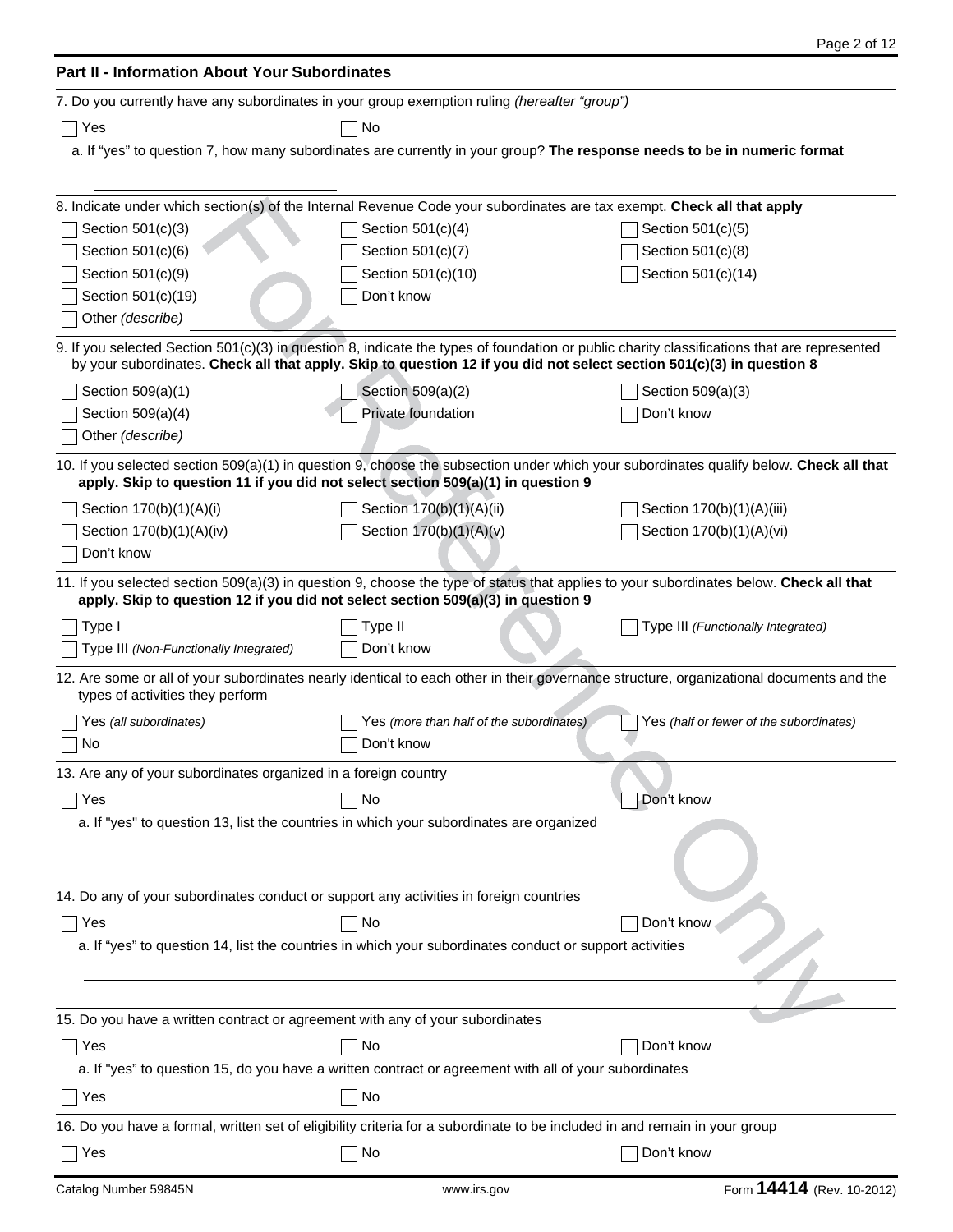| them to your group                                                                                                                                                                                                                  |                                          |                            | 17. Do you require subordinates to include specific provisions in their articles, bylaws or other governing instruments before you will add |
|-------------------------------------------------------------------------------------------------------------------------------------------------------------------------------------------------------------------------------------|------------------------------------------|----------------------------|---------------------------------------------------------------------------------------------------------------------------------------------|
| Yes                                                                                                                                                                                                                                 | No                                       |                            | Don't know                                                                                                                                  |
| apply. Select "N/A" if you do not require your subordinates to adopt any of these documents                                                                                                                                         |                                          |                            | 18. Which of the following documents do you require your subordinates to adopt before you will add them to your group? Check all that       |
| Charter                                                                                                                                                                                                                             | Articles of Incorporation/Organization   |                            | <b>Bylaws</b>                                                                                                                               |
| <b>Conflict of Interest Policy</b>                                                                                                                                                                                                  | N/A                                      |                            |                                                                                                                                             |
| Other (describe)                                                                                                                                                                                                                    |                                          |                            |                                                                                                                                             |
|                                                                                                                                                                                                                                     |                                          |                            |                                                                                                                                             |
| 19. When considering whether to add an organization to your group as a subordinate, which of the following do you require the<br>information                                                                                        |                                          |                            | organization to give you? Check all that apply. Select "N/A" if you do not require your subordinates to give you any of this                |
| <b>Bylaws</b>                                                                                                                                                                                                                       |                                          | <b>Financial statement</b> |                                                                                                                                             |
| Articles of Incorporation/Organization                                                                                                                                                                                              |                                          | Membership list            |                                                                                                                                             |
| Past information return or notice                                                                                                                                                                                                   |                                          | Description of activities  |                                                                                                                                             |
| Names of directors, trustees and officers                                                                                                                                                                                           |                                          |                            | Signed document authorizing inclusion in the group                                                                                          |
| Compensation of directors, trustees and officers                                                                                                                                                                                    |                                          | N/A                        |                                                                                                                                             |
| Other (describe)                                                                                                                                                                                                                    |                                          |                            |                                                                                                                                             |
|                                                                                                                                                                                                                                     |                                          |                            |                                                                                                                                             |
| officer of each subordinate? Provide an approximate number if exact number is unknown                                                                                                                                               |                                          |                            | 20. How many of your current subordinates have given you an authorization to be included in your group, signed by a duly authorized         |
|                                                                                                                                                                                                                                     | Don't know                               |                            |                                                                                                                                             |
| 21. Do you require an organization to pay an application or joining fee before you will add it to your group                                                                                                                        |                                          |                            |                                                                                                                                             |
| Yes                                                                                                                                                                                                                                 | No                                       |                            |                                                                                                                                             |
|                                                                                                                                                                                                                                     |                                          |                            |                                                                                                                                             |
| 22. If "yes" to question 21, which of the following describes your payment procedure? If "No" to question 21, skip to question 25<br>Fee is the same for all new subordinates                                                       |                                          | Fee varies                 |                                                                                                                                             |
| applying to join your group. Use whole dollar amounts                                                                                                                                                                               |                                          |                            | 23. If you checked "Fee is the same" in question 22, indicate the dollar amount you require each new subordinate to pay for joining or      |
| Enter amount                                                                                                                                                                                                                        |                                          |                            |                                                                                                                                             |
| 24. If you checked "Fee varies" in question 22, describe how you determine the application or joining fees                                                                                                                          |                                          |                            |                                                                                                                                             |
|                                                                                                                                                                                                                                     |                                          |                            |                                                                                                                                             |
|                                                                                                                                                                                                                                     |                                          |                            |                                                                                                                                             |
| 25. Do you require that all or some of your subordinates pay you annual fees or dues each year                                                                                                                                      |                                          |                            |                                                                                                                                             |
| Yes (all subordinates)                                                                                                                                                                                                              | Yes (more than half of the subordinates) |                            | Yes (half or fewer of the subordinates)                                                                                                     |
| No                                                                                                                                                                                                                                  | Don't know                               |                            |                                                                                                                                             |
| a. If "yes" to question 25, how do you determine the amount(s) of your subordinates' fees or dues? Check all that apply                                                                                                             |                                          |                            |                                                                                                                                             |
| Flat fee                                                                                                                                                                                                                            | Percent of subordinate membership dues   |                            | Percent of subordinate gross receipts                                                                                                       |
| Other (describe)                                                                                                                                                                                                                    |                                          |                            |                                                                                                                                             |
|                                                                                                                                                                                                                                     |                                          |                            |                                                                                                                                             |
|                                                                                                                                                                                                                                     |                                          |                            |                                                                                                                                             |
| Service (IRS) recognizing its tax exemption                                                                                                                                                                                         |                                          |                            | 26. Do you permit an organization to be included in your group if it already has its own determination letter from the Internal Revenue     |
| Yes                                                                                                                                                                                                                                 | No                                       |                            | Don't know                                                                                                                                  |
| as a part of your group, and not the determination letter it had prior to joining your group. Do you inform the subordinate that its<br>individual determination letter will no longer be effective after it is added to your group |                                          |                            | 27. If an organization has its own determination letter when it joins your group, IRS records will only reflect the subordinate's exemption |
| Yes                                                                                                                                                                                                                                 | No                                       |                            | Don't know                                                                                                                                  |
|                                                                                                                                                                                                                                     |                                          |                            |                                                                                                                                             |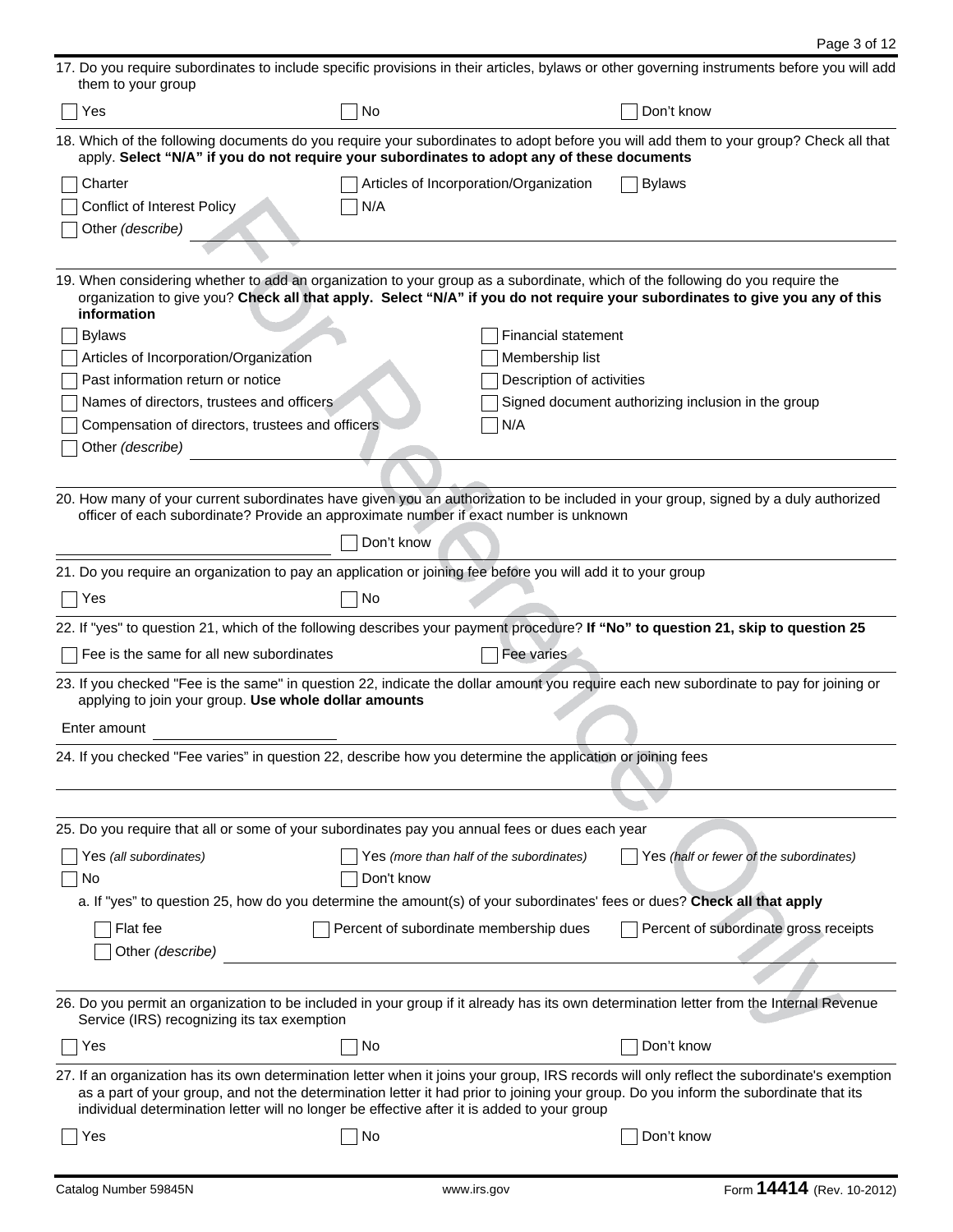| Page 4 of 12 |  |  |  |
|--------------|--|--|--|
|--------------|--|--|--|

| 28. Is there a person in your organization who has primary responsibility for overseeing the relationship between you and your<br>subordinates |                                                                                                                                  |                                             |  |  |  |
|------------------------------------------------------------------------------------------------------------------------------------------------|----------------------------------------------------------------------------------------------------------------------------------|---------------------------------------------|--|--|--|
| Yes                                                                                                                                            | No                                                                                                                               | Don't know                                  |  |  |  |
| a. If "yes" to question 28, what is this person's title                                                                                        |                                                                                                                                  |                                             |  |  |  |
|                                                                                                                                                |                                                                                                                                  |                                             |  |  |  |
|                                                                                                                                                | 29. Do you delegate authority to any of your subordinates to supervise other organizations in your group                         |                                             |  |  |  |
| Yes                                                                                                                                            | No                                                                                                                               | Don't know                                  |  |  |  |
| 30. Do any of your subordinates engage in political campaign intervention                                                                      |                                                                                                                                  |                                             |  |  |  |
| Yes                                                                                                                                            | No                                                                                                                               | Don't know                                  |  |  |  |
| 31. Do any of your subordinates conduct lobbying activities                                                                                    |                                                                                                                                  |                                             |  |  |  |
| Yes                                                                                                                                            | No                                                                                                                               | Don't know                                  |  |  |  |
|                                                                                                                                                | 32. Do any of your subordinates offer any gaming services to their members or to the public                                      |                                             |  |  |  |
| Yes (members only)                                                                                                                             | Yes (members and public)                                                                                                         | No                                          |  |  |  |
| Don't know                                                                                                                                     |                                                                                                                                  |                                             |  |  |  |
|                                                                                                                                                | 33. Do any of your subordinates offer goods, facilities or services to the public that do not further their tax-exempt purposes  |                                             |  |  |  |
| Yes                                                                                                                                            | No                                                                                                                               | Don't know                                  |  |  |  |
|                                                                                                                                                | a. If "yes" to question 33, briefly describe those activities of your subordinates that do not further their tax-exempt purposes |                                             |  |  |  |
|                                                                                                                                                |                                                                                                                                  |                                             |  |  |  |
|                                                                                                                                                |                                                                                                                                  |                                             |  |  |  |
| <b>Part III - Communication with Your Subordinates</b>                                                                                         |                                                                                                                                  |                                             |  |  |  |
|                                                                                                                                                | 34. Do you hold in-person meetings with directors, trustees or officers of all or some of your subordinates                      |                                             |  |  |  |
| Yes (all subordinates)                                                                                                                         | Yes (more than half of the subordinates)                                                                                         | Yes (half or fewer of the subordinates)     |  |  |  |
| No                                                                                                                                             | Don't know                                                                                                                       |                                             |  |  |  |
|                                                                                                                                                | a. If "yes" to question 34, check the option that best describes how often you hold in-person meetings with your subordinates    |                                             |  |  |  |
| Less often than annually                                                                                                                       | Annually                                                                                                                         | Semi-annually (twice a year)                |  |  |  |
| Quarterly                                                                                                                                      | Monthly                                                                                                                          |                                             |  |  |  |
| b. If "yes" to question 34, do you keep minutes of all or some of these meetings                                                               |                                                                                                                                  |                                             |  |  |  |
| Yes (all meetings)                                                                                                                             | Yes (more than half of the meetings)                                                                                             | Yes (half or fewer of the meetings)         |  |  |  |
| No                                                                                                                                             | Don't know                                                                                                                       |                                             |  |  |  |
|                                                                                                                                                | 35. Do you hold regular conference calls with the directors, trustees or officers of all or some of your subordinates            |                                             |  |  |  |
| Yes (all subordinates)                                                                                                                         | Yes (more than half of the subordinates)                                                                                         | Yes (half or fewer of the subordinates)     |  |  |  |
| No                                                                                                                                             | Don't know                                                                                                                       |                                             |  |  |  |
|                                                                                                                                                | a. If "yes" to question 35, check the option that best describes how often you hold conference calls with your subordinates      |                                             |  |  |  |
| Less often than annually                                                                                                                       | Annually                                                                                                                         | Semi-annually (twice a year)                |  |  |  |
| Quarterly                                                                                                                                      | Monthly                                                                                                                          |                                             |  |  |  |
|                                                                                                                                                | b. If "yes" to question 35, do you keep minutes of all or some of these conference calls                                         |                                             |  |  |  |
| Yes (all conference calls)                                                                                                                     | Yes (more than half of the conference calls)                                                                                     | Yes (half or fewer of the conference calls) |  |  |  |
| No.                                                                                                                                            | Don't know                                                                                                                       |                                             |  |  |  |
| 36. Do you send a newsletter to all or some of your subordinates                                                                               |                                                                                                                                  |                                             |  |  |  |
| Yes (all subordinates)                                                                                                                         | Yes (more than half of the subordinates)                                                                                         | Yes (half or fewer of the subordinates)     |  |  |  |
| No                                                                                                                                             | Don't know                                                                                                                       |                                             |  |  |  |
|                                                                                                                                                | a. If "yes" to question 36, check the option that best describes how often you send a newsletter to your subordinates            |                                             |  |  |  |
| Less often than annually                                                                                                                       | Annually                                                                                                                         | Semi-annually (twice a year)                |  |  |  |
| Quarterly                                                                                                                                      | Monthly                                                                                                                          |                                             |  |  |  |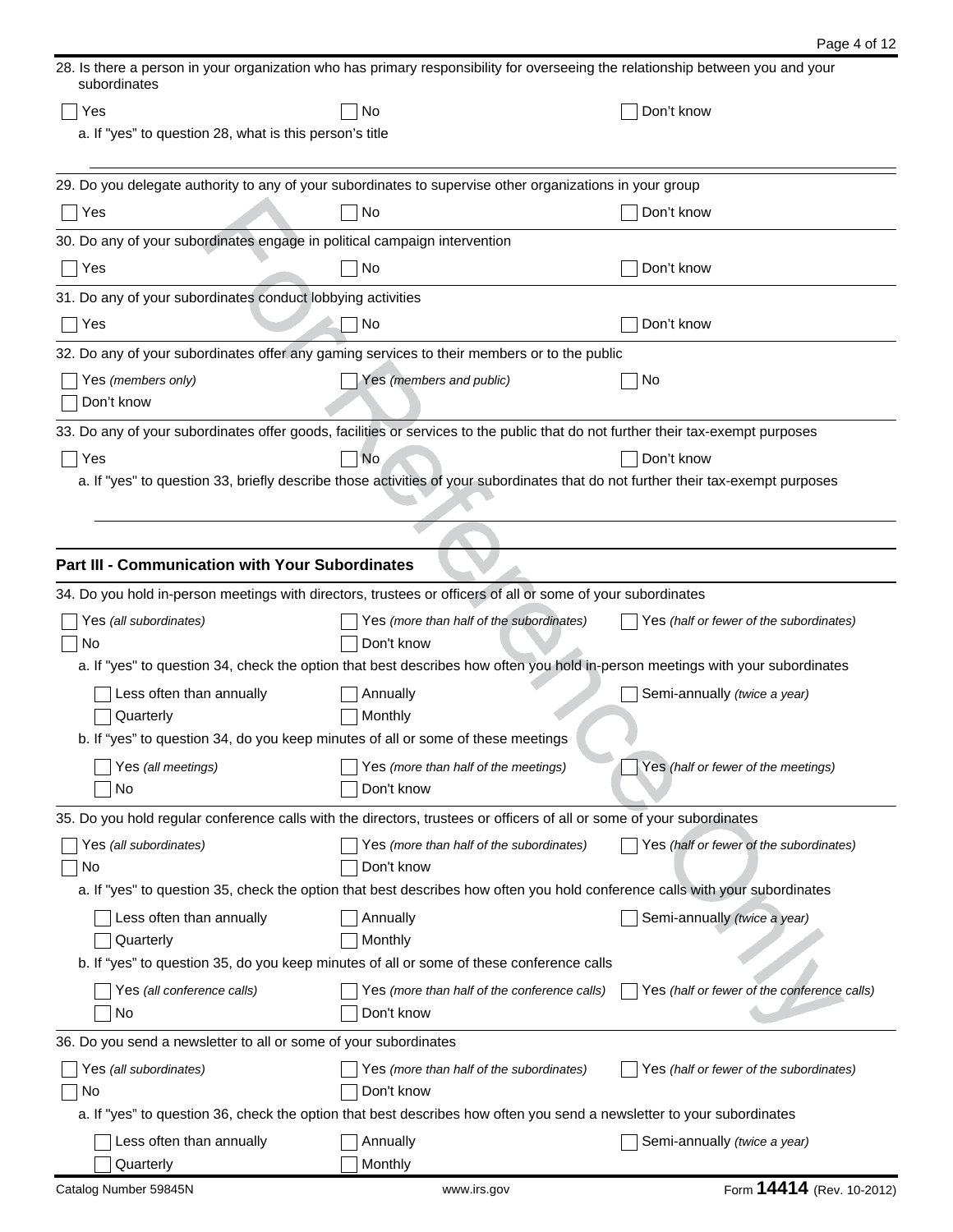| 37. Do you communicate with your subordinates through your website               |                                                                                                                                               |                                         |
|----------------------------------------------------------------------------------|-----------------------------------------------------------------------------------------------------------------------------------------------|-----------------------------------------|
| Yes                                                                              | Don't know                                                                                                                                    |                                         |
|                                                                                  | 38. Do you communicate with your subordinates through means other than those described in this Part III                                       |                                         |
| Yes                                                                              | No                                                                                                                                            |                                         |
|                                                                                  | a. If "yes" to question 38, describe the other means through which you communicate with your subordinates                                     |                                         |
|                                                                                  |                                                                                                                                               |                                         |
|                                                                                  |                                                                                                                                               |                                         |
|                                                                                  |                                                                                                                                               |                                         |
|                                                                                  |                                                                                                                                               |                                         |
| Part IV - Relationship with Your Subordinates                                    |                                                                                                                                               |                                         |
|                                                                                  | 39. Do you elect or appoint (or have the right to elect or appoint) one or more of the directors, trustees or officers of all or some of your |                                         |
| subordinates                                                                     |                                                                                                                                               |                                         |
| Yes <i>(all subordinates)</i>                                                    | Yes (more than half of the subordinates)                                                                                                      | Yes (half or fewer of the subordinates) |
| No                                                                               | Don't know                                                                                                                                    |                                         |
|                                                                                  | 40. Do you have one or more overlapping directors, trustees or officers with all or some of your subordinates                                 |                                         |
| Yes (all subordinates)                                                           | Yes (more than half of the subordinates)                                                                                                      | Yes (half or fewer of the subordinates) |
| No                                                                               | Don't know                                                                                                                                    |                                         |
| directors, trustees or officers                                                  | 41. Do one or more of your subordinates elect, nominate or appoint (or have the right to elect, nominate or appoint) one or more of your      |                                         |
| Yes <i>(all subordinates)</i>                                                    | Yes (more than half of the subordinates)                                                                                                      | Yes (half or fewer of the subordinates) |
| No                                                                               | Don't know                                                                                                                                    |                                         |
| 42. Do any of your subordinates compensate their directors, trustees or officers |                                                                                                                                               |                                         |
| Yes (all subordinates)                                                           | Yes (more than half of the subordinates)                                                                                                      | Yes (half or fewer of the subordinates) |
| No                                                                               | Don't know                                                                                                                                    |                                         |
|                                                                                  | a. If "yes" to question 42, what involvement, if any, do you have in the compensation process? Check all that apply                           |                                         |
| Approve compensation of subordinates' directors, trustees or officers            |                                                                                                                                               |                                         |
|                                                                                  | Require subordinates to adopt a policy for determining reasonable compensation                                                                |                                         |
|                                                                                  | Require subordinates to provide documentation showing basis for compensation                                                                  |                                         |
| Do not take any action to ensure reasonableness of compensation                  | Review compensation information on Form 990/990-EZ or reports provided by subordinates                                                        |                                         |
| Don't know                                                                       |                                                                                                                                               |                                         |
| Other (describe)                                                                 |                                                                                                                                               |                                         |
|                                                                                  |                                                                                                                                               |                                         |
|                                                                                  | 43. Do you approve or have veto power over the following decisions of all or some of your subordinates? Check one box for each row            |                                         |

| <b>Decision</b>                               | Yes (all<br>subordinates) | Yes (more than half<br>of the subordinates) | Yes (half or fewer of<br>the subordinates) | <b>No</b> | Don't Know |
|-----------------------------------------------|---------------------------|---------------------------------------------|--------------------------------------------|-----------|------------|
| Changes to Organizing Documents               |                           |                                             |                                            |           |            |
| Appointment/Removal of Directors              |                           |                                             |                                            |           |            |
| Compensation of Directors, Trustees, Officers |                           |                                             |                                            |           |            |
| Sale of Substantial Assets                    |                           |                                             |                                            |           |            |
| Termination                                   |                           |                                             |                                            |           |            |

Page 5 of 12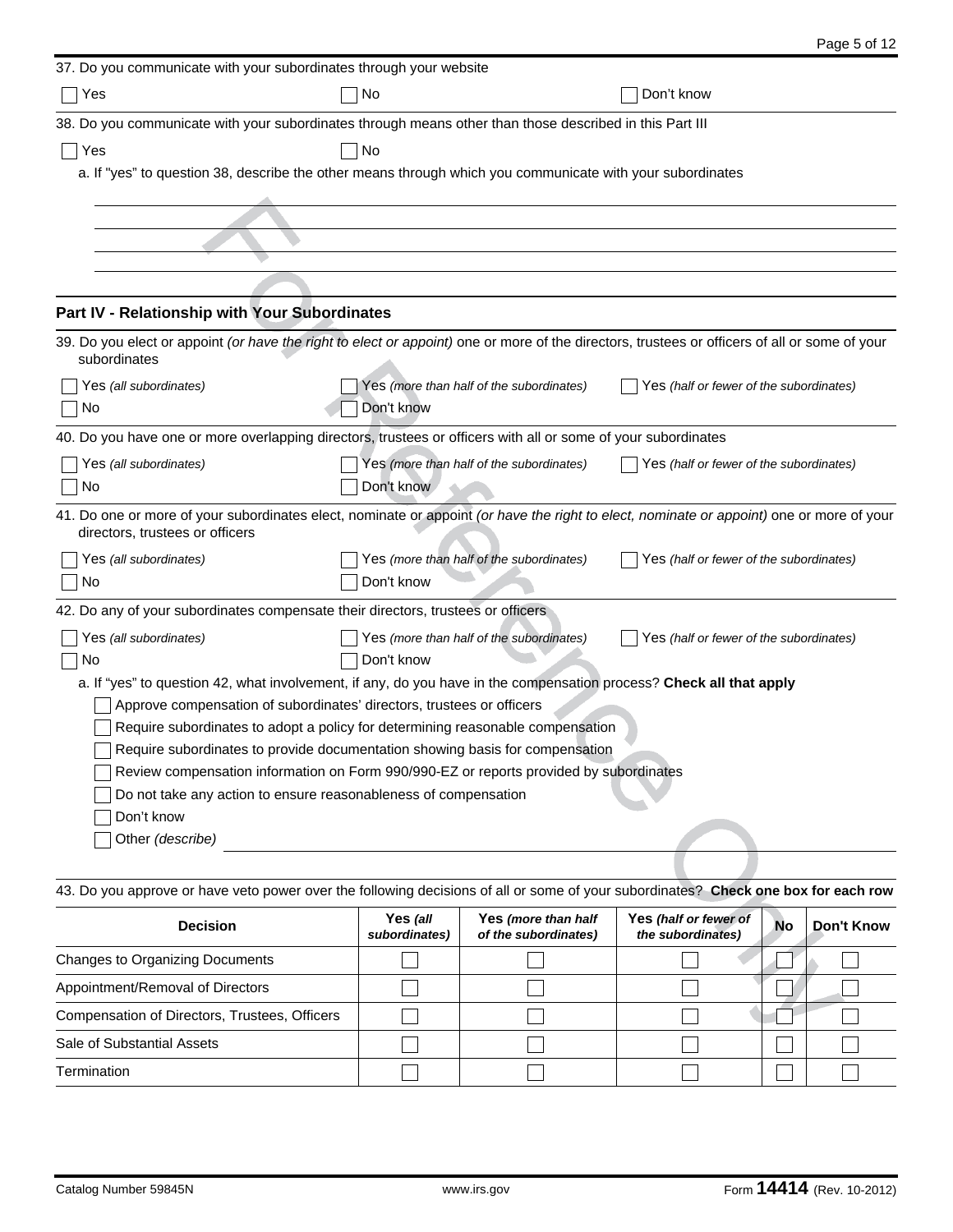44. Describe any other decisions you approve or have veto power over for all or some of your subordinates. **If there are no other decisions, indicate "N/A"**

| (Form 990, 990-EZ, 990-N, 990-T or 990-PF) that they file                  | 45. Do you require all or some of your subordinates to provide you with copies of all their Form 990-series annual returns or notices |                                                                                                                                          |
|----------------------------------------------------------------------------|---------------------------------------------------------------------------------------------------------------------------------------|------------------------------------------------------------------------------------------------------------------------------------------|
| Yes (all subordinates)<br>No                                               | Yes (more than half of the subordinates)<br>Don't know                                                                                | Yes (half or fewer of the subordinates)                                                                                                  |
|                                                                            | 46. Do you require all or some of your subordinates to provide you with copies of their financial statements                          |                                                                                                                                          |
| Yes (all subordinates)<br>No                                               | Yes (more than half of the subordinates)<br>Don't know                                                                                | Yes (half or fewer of the subordinates)                                                                                                  |
|                                                                            | 47. Do you require all or some of your subordinates to provide you a report on their activities                                       |                                                                                                                                          |
| Yes (all subordinates)<br>No                                               | Yes (more than half of the subordinates)<br>Don't know                                                                                | Yes (half or fewer of the subordinates)                                                                                                  |
| request reports on the activities of your subordinates                     | a. If "yes" to question 47, how often do you request a report on activities? Check the option that best describes how often you       |                                                                                                                                          |
| Less often than annually<br>Quarterly                                      | Annually<br><b>Monthly</b>                                                                                                            | Semi-annually (twice a year)                                                                                                             |
| 48. Do you conduct performance reviews of all or some of your subordinates |                                                                                                                                       |                                                                                                                                          |
| Yes (all subordinates)<br>No                                               | Yes (more than half of the subordinates)<br>Don't know                                                                                | Yes (half or fewer of the subordinates)                                                                                                  |
|                                                                            | a. If "yes" to question 48, check the option that best describes how often you conduct performance reviews of your subordinates       |                                                                                                                                          |
| Less often than annually<br>Quarterly                                      | Annually<br>Monthly                                                                                                                   | Semi-annually (twice a year)                                                                                                             |
| 49. Do you approve the budgets of all or some of your subordinates         |                                                                                                                                       |                                                                                                                                          |
| Yes (all subordinates)<br>No                                               | Yes (more than half of the subordinates)<br>Don't know                                                                                | Yes (half or fewer of the subordinates)                                                                                                  |
|                                                                            | a. If "yes" to question 49, check the option that best describes how often you approve the budgets of your subordinates               |                                                                                                                                          |
| Less often than annually<br>Quarterly                                      | Annually<br>Monthly                                                                                                                   | Semi-annually (twice a year)                                                                                                             |
| control over your subordinates                                             |                                                                                                                                       | 50. Do you take any other actions not described in this Part IV, Relationship with Your Subordinates, to exercise general supervision or |
| Yes                                                                        | No                                                                                                                                    |                                                                                                                                          |
|                                                                            |                                                                                                                                       | a. If "yes" to question 50, describe any other actions that you take to exercise general supervision or control over your subordinates   |
|                                                                            |                                                                                                                                       |                                                                                                                                          |
|                                                                            |                                                                                                                                       |                                                                                                                                          |
|                                                                            |                                                                                                                                       |                                                                                                                                          |
|                                                                            |                                                                                                                                       |                                                                                                                                          |
| Part V - Services You Provide For Your Subordinates                        |                                                                                                                                       |                                                                                                                                          |
|                                                                            | 51. Do you provide any kind of educational training or materials for all or some of your subordinates                                 |                                                                                                                                          |
| Yes (all subordinates)                                                     | Yes (more than half of the subordinates)                                                                                              | Yes (half or fewer of the subordinates)                                                                                                  |
| No                                                                         | Don't know                                                                                                                            |                                                                                                                                          |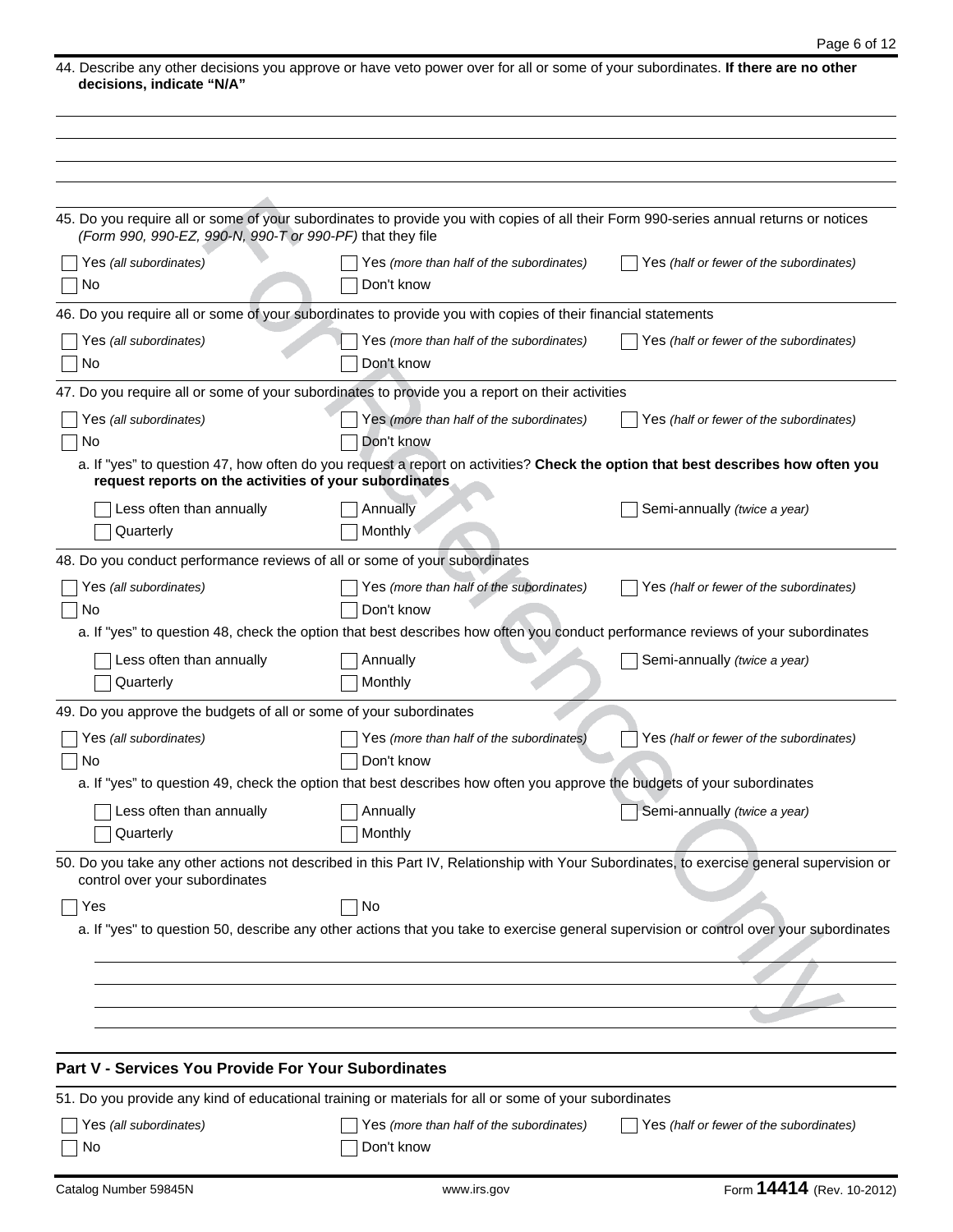| 52. Do you provide financial support for all or some of your subordinates                                         |                                                                                                                                                                                                                                                                                                                                                                                        |                                         |
|-------------------------------------------------------------------------------------------------------------------|----------------------------------------------------------------------------------------------------------------------------------------------------------------------------------------------------------------------------------------------------------------------------------------------------------------------------------------------------------------------------------------|-----------------------------------------|
| Yes (all subordinates)                                                                                            | Yes (more than half of the subordinates)                                                                                                                                                                                                                                                                                                                                               | Yes (half or fewer of the subordinates) |
| No                                                                                                                | Don't know                                                                                                                                                                                                                                                                                                                                                                             |                                         |
| 53. Do you provide fundraising assistance for all or some of your subordinates                                    |                                                                                                                                                                                                                                                                                                                                                                                        |                                         |
| Yes (all subordinates)                                                                                            | Yes (more than half of the subordinates)                                                                                                                                                                                                                                                                                                                                               | Yes (half or fewer of the subordinates) |
| No                                                                                                                | Don't know                                                                                                                                                                                                                                                                                                                                                                             |                                         |
| 54. Do you conduct joint activities with all or some of your subordinates                                         |                                                                                                                                                                                                                                                                                                                                                                                        |                                         |
| Yes (all subordinates)                                                                                            | Yes (more than half of the subordinates)                                                                                                                                                                                                                                                                                                                                               | Yes (half or fewer of the subordinates) |
| No                                                                                                                | Don't know                                                                                                                                                                                                                                                                                                                                                                             |                                         |
| a. If "yes" to question 54, briefly describe those joint activities                                               |                                                                                                                                                                                                                                                                                                                                                                                        |                                         |
|                                                                                                                   |                                                                                                                                                                                                                                                                                                                                                                                        |                                         |
|                                                                                                                   |                                                                                                                                                                                                                                                                                                                                                                                        |                                         |
|                                                                                                                   |                                                                                                                                                                                                                                                                                                                                                                                        |                                         |
|                                                                                                                   |                                                                                                                                                                                                                                                                                                                                                                                        |                                         |
|                                                                                                                   |                                                                                                                                                                                                                                                                                                                                                                                        |                                         |
| 55. Do you provide administrative services or support for all or some of your subordinates                        |                                                                                                                                                                                                                                                                                                                                                                                        |                                         |
| Yes (all subordinates)                                                                                            | Yes (more than half of the subordinates)                                                                                                                                                                                                                                                                                                                                               | Yes (half or fewer of the subordinates) |
| No                                                                                                                | Don't know                                                                                                                                                                                                                                                                                                                                                                             |                                         |
| 56. Do you hire an independent outside auditor to review all or some of your subordinates                         |                                                                                                                                                                                                                                                                                                                                                                                        |                                         |
|                                                                                                                   |                                                                                                                                                                                                                                                                                                                                                                                        |                                         |
| Yes (all subordinates)                                                                                            | Yes (more than half of the subordinates)<br>Don't know                                                                                                                                                                                                                                                                                                                                 | Yes (half or fewer of the subordinates) |
| No                                                                                                                |                                                                                                                                                                                                                                                                                                                                                                                        |                                         |
| Part VI - Inclusion of Subordinates in Your Group Exemption Ruling                                                |                                                                                                                                                                                                                                                                                                                                                                                        |                                         |
| 57. Have you ever removed a subordinate from your group                                                           |                                                                                                                                                                                                                                                                                                                                                                                        |                                         |
| Yes                                                                                                               | No                                                                                                                                                                                                                                                                                                                                                                                     | Don't know                              |
|                                                                                                                   | a. If "yes" to question 57, indicate why you removed a subordinate from your group. Check all that apply                                                                                                                                                                                                                                                                               |                                         |
| The subordinate failed to send one or more annual reports to you                                                  |                                                                                                                                                                                                                                                                                                                                                                                        |                                         |
| The subordinate permanently terminated its operations                                                             |                                                                                                                                                                                                                                                                                                                                                                                        |                                         |
| The subordinate temporarily went inactive                                                                         |                                                                                                                                                                                                                                                                                                                                                                                        |                                         |
| The subordinate failed to pay fees or annual dues to you                                                          |                                                                                                                                                                                                                                                                                                                                                                                        |                                         |
|                                                                                                                   | The subordinate failed to meet the requirements for tax exemption under the Internal Revenue Code                                                                                                                                                                                                                                                                                      |                                         |
|                                                                                                                   | The subordinate didn't meet the criteria for inclusion in your group exemption                                                                                                                                                                                                                                                                                                         |                                         |
|                                                                                                                   | The subordinate engaged in activities not in compliance with your charter, requirements, governing instruments, etc                                                                                                                                                                                                                                                                    |                                         |
|                                                                                                                   | The subordinate applied for and received recognition of exemption from the IRS                                                                                                                                                                                                                                                                                                         |                                         |
| The subordinate requested to be removed from the group                                                            |                                                                                                                                                                                                                                                                                                                                                                                        |                                         |
| Other (describe)                                                                                                  |                                                                                                                                                                                                                                                                                                                                                                                        |                                         |
|                                                                                                                   |                                                                                                                                                                                                                                                                                                                                                                                        |                                         |
| 58. Do you have written standards or procedures with regard to when a subordinate will be removed from your group |                                                                                                                                                                                                                                                                                                                                                                                        |                                         |
| Yes                                                                                                               | No                                                                                                                                                                                                                                                                                                                                                                                     | Don't know                              |
|                                                                                                                   | a. If "yes" to question 58, do you provide these written standards or procedures to your subordinates                                                                                                                                                                                                                                                                                  |                                         |
| Yes                                                                                                               | No                                                                                                                                                                                                                                                                                                                                                                                     | Don't know                              |
| 59. Have any of your subordinates ever had their tax-exempt status revoked while a member of your group           |                                                                                                                                                                                                                                                                                                                                                                                        |                                         |
| Yes                                                                                                               | No                                                                                                                                                                                                                                                                                                                                                                                     | Don't know                              |
|                                                                                                                   | a. If "yes" to question 59, indicate how many were revoked during an examination and how many were automatically revoked for<br>not filing a Form 990-series return or notice for three consecutive years. If no subordinates were revoked in one of these two<br>categories, enter "0" on the applicable line. Write "Don't know" on the applicable line if you don't know the number |                                         |
| Revoked due to examination                                                                                        | Automatically revoked for non-filing                                                                                                                                                                                                                                                                                                                                                   |                                         |

Page 7 of 12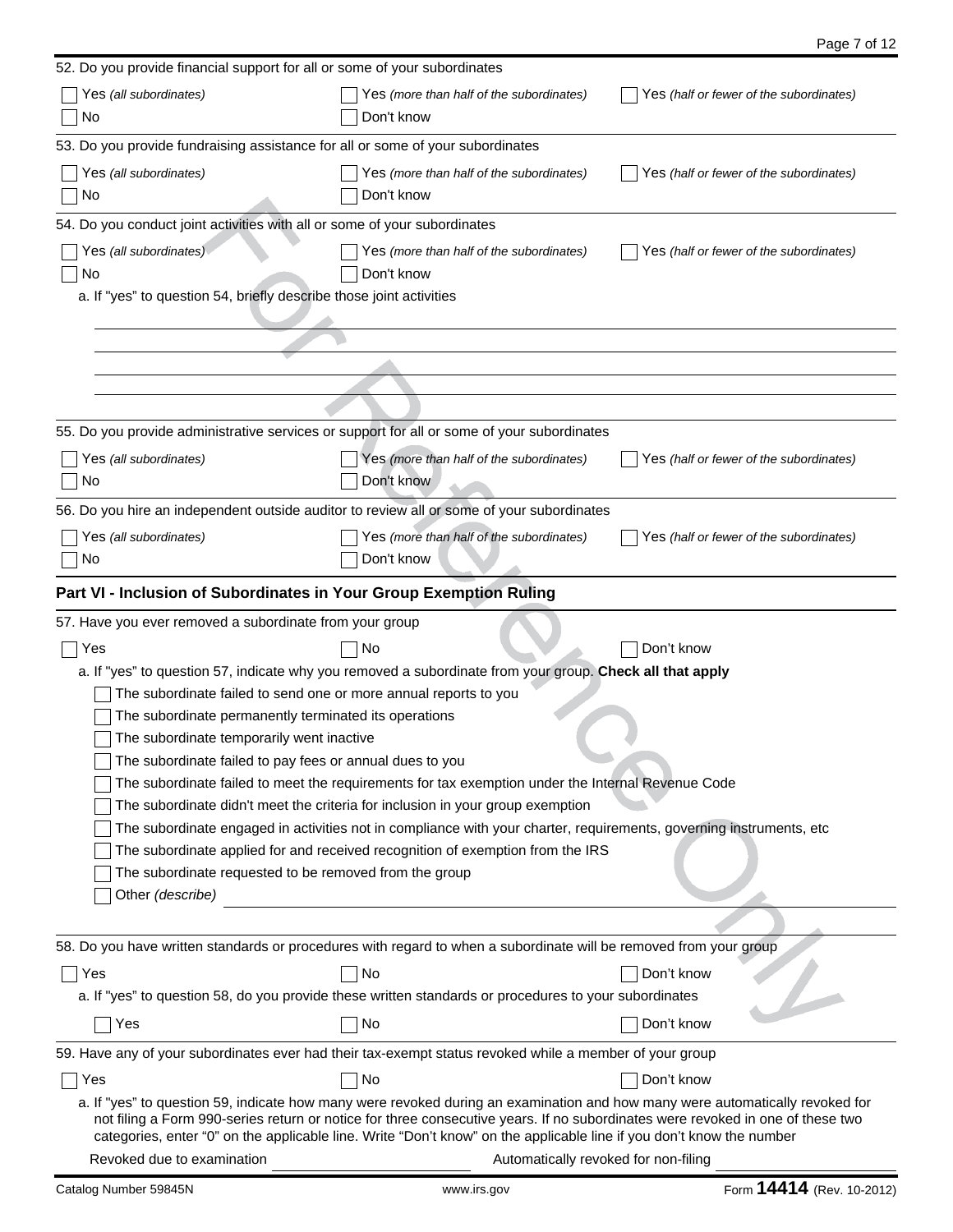|                   | filing for three consecutive years)         |                                                                                      |                        |      | 60. Have you ever added to your group an organization whose tax-exempt status has been revoked (either by examination or for not                                                                                                                                                                                                                                                               |      |
|-------------------|---------------------------------------------|--------------------------------------------------------------------------------------|------------------------|------|------------------------------------------------------------------------------------------------------------------------------------------------------------------------------------------------------------------------------------------------------------------------------------------------------------------------------------------------------------------------------------------------|------|
| Yes               |                                             |                                                                                      | No                     |      | Don't know                                                                                                                                                                                                                                                                                                                                                                                     |      |
|                   |                                             | 61. Have you ever added a subordinate back to your group that you previously removed |                        |      |                                                                                                                                                                                                                                                                                                                                                                                                |      |
| Yes               |                                             |                                                                                      | No                     |      | Don't know                                                                                                                                                                                                                                                                                                                                                                                     |      |
|                   | Part VII - Form 990-T Filing Information    |                                                                                      |                        |      |                                                                                                                                                                                                                                                                                                                                                                                                |      |
|                   |                                             |                                                                                      |                        |      | 62. Have any of your subordinates filed a Form 990-T, Exempt Organization Business Income Tax Return, for tax years 2008, 2009 or                                                                                                                                                                                                                                                              |      |
| 2010              |                                             |                                                                                      |                        |      |                                                                                                                                                                                                                                                                                                                                                                                                |      |
| Yes               |                                             |                                                                                      | No                     |      | Don't know                                                                                                                                                                                                                                                                                                                                                                                     |      |
|                   |                                             | enter "N/A" in the column entries for that year                                      |                        |      | a. If "yes" to question 62, provide the total number of subordinates in your group, the number that filed a Form 990-T, and for those<br>that filed Form 990-T, the number of subordinates that paid unrelated business income tax for the periods listed below. Provide<br>approximate numbers if the exact numbers are not known. If you did not have any subordinates in a particular year, |      |
|                   |                                             |                                                                                      |                        | 2010 | 2009                                                                                                                                                                                                                                                                                                                                                                                           | 2008 |
|                   | <b>Total Number of Subordinates</b>         |                                                                                      |                        |      |                                                                                                                                                                                                                                                                                                                                                                                                |      |
|                   | Number Filing Form 990-T                    |                                                                                      |                        |      |                                                                                                                                                                                                                                                                                                                                                                                                |      |
|                   |                                             | Number That Paid Unrelated Business Income Tax                                       |                        |      |                                                                                                                                                                                                                                                                                                                                                                                                |      |
|                   |                                             |                                                                                      |                        |      | 63. Have you filed a Form 990-T on behalf of one or more of your subordinates for tax years 2008, 2009 or 2010                                                                                                                                                                                                                                                                                 |      |
| Yes               |                                             |                                                                                      | No                     |      | Don't know                                                                                                                                                                                                                                                                                                                                                                                     |      |
|                   | Yes (own Form 990-T)                        | includes only your subordinate(s)? Check all that apply                              | Yes (group Form 990-T) |      | a. If "yes" to question 63, did you include the subordinate(s) on your own Form 990-T, and/or did you file a group Form 990-T that<br>Don't know<br>b. If "yes" to question 63, check the year(s) you filed a Form 990-T on behalf of any of your subordinates                                                                                                                                 |      |
| <b>Tax Period</b> | <b>Filed</b>                                |                                                                                      |                        |      |                                                                                                                                                                                                                                                                                                                                                                                                |      |
| 2010              |                                             |                                                                                      |                        |      |                                                                                                                                                                                                                                                                                                                                                                                                |      |
| 2009              |                                             |                                                                                      |                        |      |                                                                                                                                                                                                                                                                                                                                                                                                |      |
| 2008              |                                             |                                                                                      |                        |      |                                                                                                                                                                                                                                                                                                                                                                                                |      |
|                   |                                             | Part VIII - Annual Information Returns, Notices, and Group Returns                   |                        |      |                                                                                                                                                                                                                                                                                                                                                                                                |      |
| row               |                                             |                                                                                      |                        |      | 64. For the tax years listed below, which types of information returns or notices did you file with the IRS for your own organization?<br>Check all that apply for each row. If you did not file any of these returns for a particular year, check the "N/A" box for that                                                                                                                      |      |
| <b>Tax Period</b> | <b>Form 990</b>                             | Form 990-EZ                                                                          | <b>Form 990-N</b>      | N/A  |                                                                                                                                                                                                                                                                                                                                                                                                |      |
| 2010              |                                             |                                                                                      |                        |      |                                                                                                                                                                                                                                                                                                                                                                                                |      |
| 2009              |                                             |                                                                                      |                        |      |                                                                                                                                                                                                                                                                                                                                                                                                |      |
| 2008              |                                             |                                                                                      |                        |      |                                                                                                                                                                                                                                                                                                                                                                                                |      |
|                   | Form 990-series return (not a group return) |                                                                                      |                        |      | 65. Have you ever reported information on any of your subordinates' revenues, expenses, assets, liabilities or activities on your own                                                                                                                                                                                                                                                          |      |
| Yes               |                                             |                                                                                      | No                     |      | Don't know                                                                                                                                                                                                                                                                                                                                                                                     |      |
|                   |                                             |                                                                                      |                        |      |                                                                                                                                                                                                                                                                                                                                                                                                |      |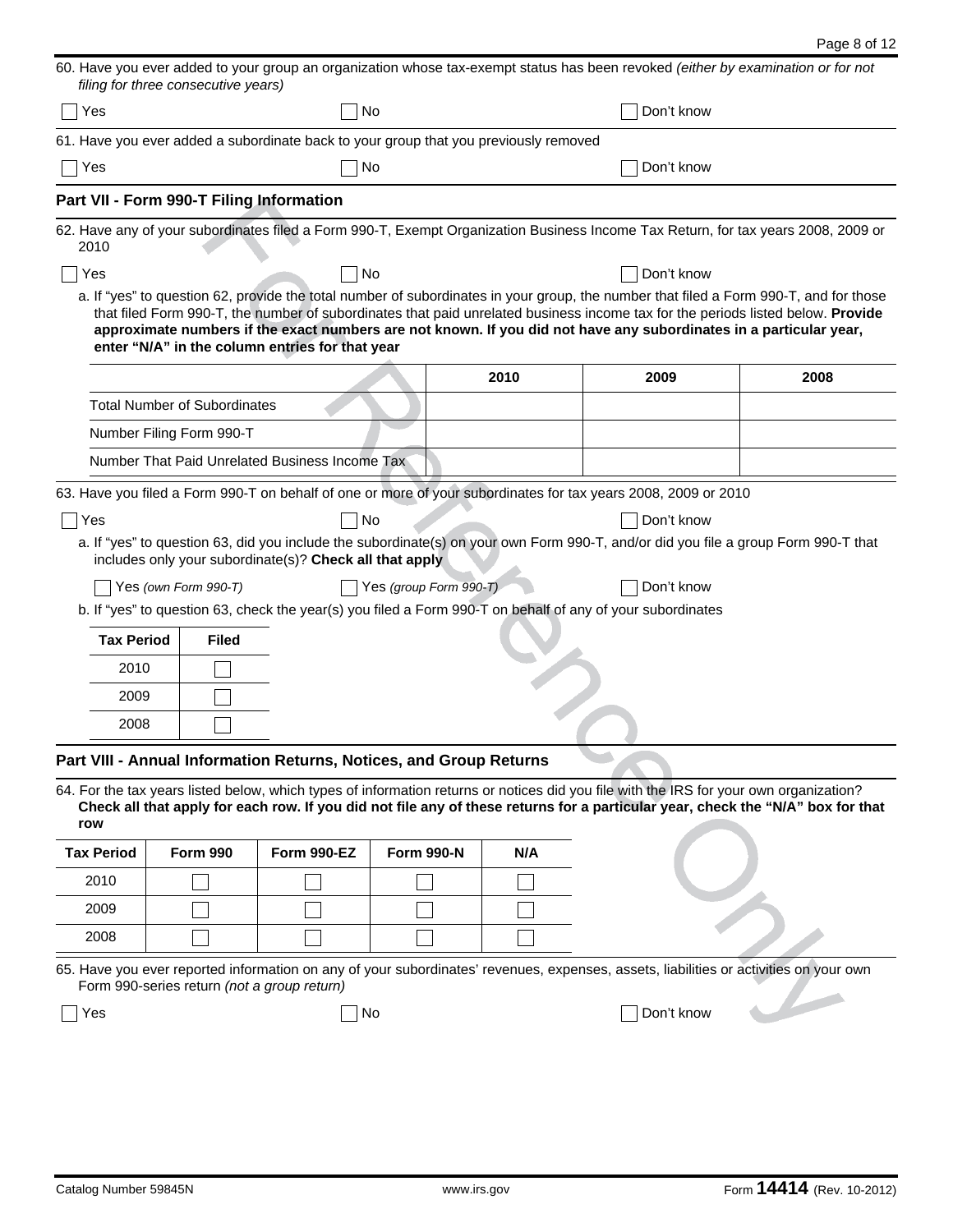| Yes  |                                           | answer "no" or "don't know," skip to question 70<br>No                                                                                                                                                                                                                                                                                                                      |                                      |                   | Don't know                  |      |
|------|-------------------------------------------|-----------------------------------------------------------------------------------------------------------------------------------------------------------------------------------------------------------------------------------------------------------------------------------------------------------------------------------------------------------------------------|--------------------------------------|-------------------|-----------------------------|------|
|      |                                           | a. If "yes" to question 66, provide the total number of subordinates included in your group exemption, the total number included in<br>your Form 990 group return, and the number of subordinates included in that return that had gross receipts greater than or equal<br>to \$200,000 OR had total assets equal to or greater than \$500,000 for the periods listed below |                                      |                   |                             |      |
|      |                                           | Provide approximate numbers if the exact numbers are not known. If you did NOT file a group return with two or more<br>of your subordinates in any of the years below, insert "N/A" in the column entries for that year                                                                                                                                                     |                                      |                   |                             |      |
|      |                                           |                                                                                                                                                                                                                                                                                                                                                                             | 2010                                 |                   | 2009                        | 2008 |
|      | <b>Total Number of Subordinates</b>       |                                                                                                                                                                                                                                                                                                                                                                             |                                      |                   |                             |      |
|      |                                           | Number Included in Your Form 990 Group Return                                                                                                                                                                                                                                                                                                                               |                                      |                   |                             |      |
|      | Receipts OR Total Assets $\geq$ \$500,000 | Number of Subordinates with $\geq$ \$200,000 Gross                                                                                                                                                                                                                                                                                                                          |                                      |                   |                             |      |
|      |                                           | b. Have you obtained an EIN (Employer Identification Number), separate from your own EIN, to use to file a group return                                                                                                                                                                                                                                                     |                                      |                   |                             |      |
| Yes  |                                           | <b>No</b>                                                                                                                                                                                                                                                                                                                                                                   |                                      |                   | Don't know                  |      |
|      | Select one per row                        | c. Prior to filing a group return, did you obtain a written statement, signed by an officer under penalties of perjury, from each of the<br>subordinates included in the group return that authorized each subordinate's inclusion in the return for the periods listed below?                                                                                              |                                      |                   |                             |      |
| Year | Yes                                       | No                                                                                                                                                                                                                                                                                                                                                                          | N/A (Didn't File Group Return)       |                   |                             |      |
| 2010 |                                           |                                                                                                                                                                                                                                                                                                                                                                             |                                      |                   |                             |      |
| 2009 |                                           |                                                                                                                                                                                                                                                                                                                                                                             |                                      |                   |                             |      |
| 2008 |                                           |                                                                                                                                                                                                                                                                                                                                                                             |                                      |                   |                             |      |
|      |                                           | d. Did you file a group return on behalf of some but not all of your subordinates for tax years 2008, 2009 or 2010                                                                                                                                                                                                                                                          |                                      |                   |                             |      |
| Yes  |                                           | No                                                                                                                                                                                                                                                                                                                                                                          |                                      |                   | Don't know                  |      |
|      |                                           | e. If 'Yes' to question 66d, describe the reason(s) why you did not file a group return for all subordinates and the criteria you used to<br>determine which subordinates to include (or not include) in a group return                                                                                                                                                     |                                      |                   |                             |      |
|      |                                           |                                                                                                                                                                                                                                                                                                                                                                             |                                      |                   |                             |      |
|      |                                           | 67. Have any of your subordinates that you included in a group return for tax year 2008, 2009 or 2010 separately disclosed to the public                                                                                                                                                                                                                                    |                                      |                   |                             |      |
|      |                                           | the subordinate's portion of the compensation information reported on the group return                                                                                                                                                                                                                                                                                      |                                      |                   |                             |      |
| Yes  |                                           | No                                                                                                                                                                                                                                                                                                                                                                          |                                      |                   | Don't know                  |      |
|      |                                           | a. If "yes" to question 67, how many of your subordinates separately disclosed to the public the subordinate's portion of the<br>compensation information reported on the group return? Check one box for each row                                                                                                                                                          |                                      |                   |                             |      |
|      | All                                       | More than half of                                                                                                                                                                                                                                                                                                                                                           | Half or fewer of<br>the subordinates | <b>Don't Know</b> | N/A (no group return filed) |      |
| Year | subordinates                              | the subordinates                                                                                                                                                                                                                                                                                                                                                            |                                      |                   |                             |      |
| 2010 |                                           |                                                                                                                                                                                                                                                                                                                                                                             |                                      |                   |                             |      |
| 2009 |                                           |                                                                                                                                                                                                                                                                                                                                                                             |                                      |                   |                             |      |
| 2008 |                                           |                                                                                                                                                                                                                                                                                                                                                                             |                                      |                   |                             |      |
|      |                                           | b. If "yes" to question 67, how did your subordinates disclose the compensation information to the public? Check all that apply                                                                                                                                                                                                                                             |                                      |                   |                             |      |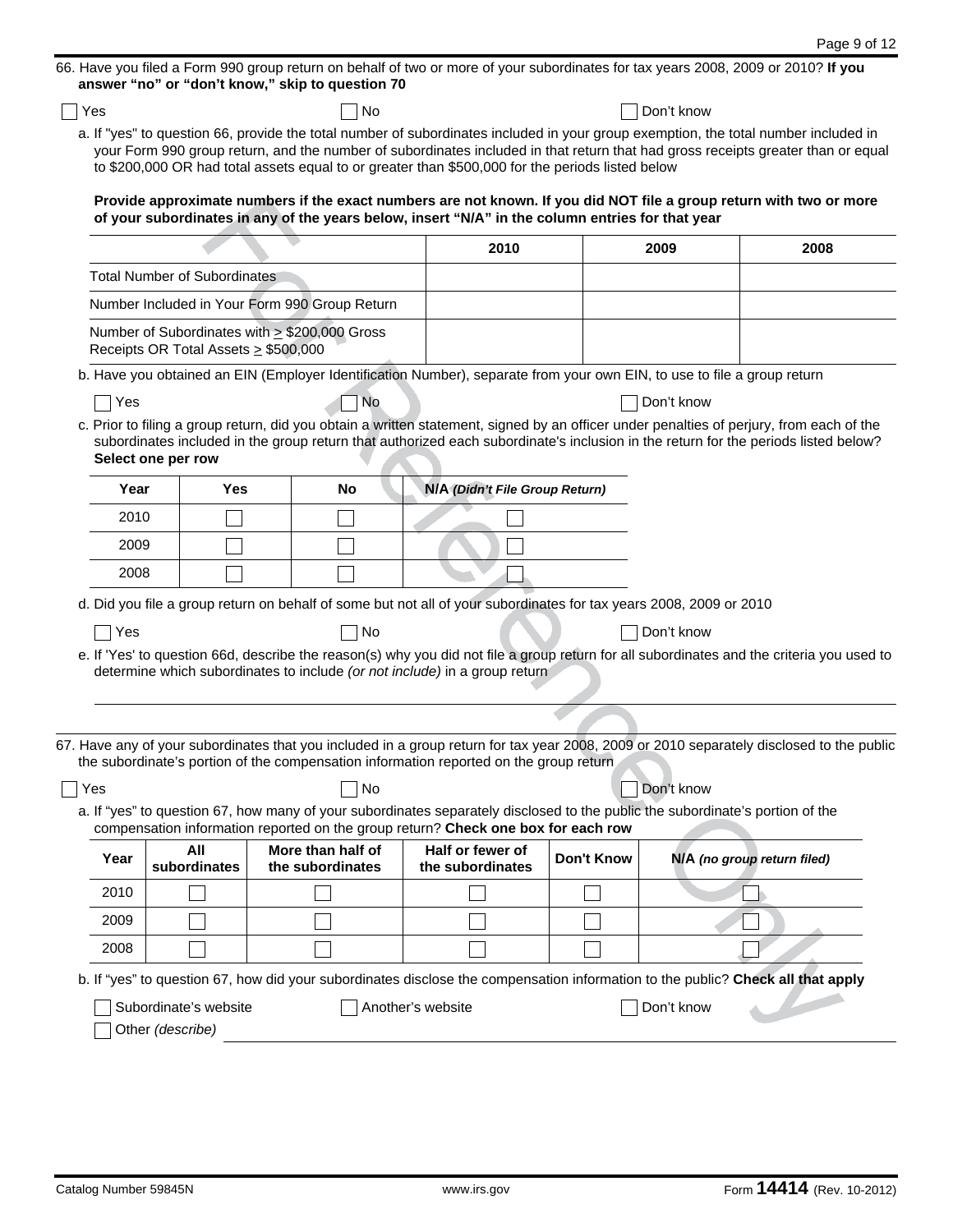|                                                                                                                                                                                                                        |                                                                                                                                                          | the subordinate's portion of the program services information reported on the group return |                                      |                   | 68. Have any of your subordinates that you included in a group return for tax year 2008, 2009 or 2010 separately disclosed to the public                                                                                                                                                                                                                                                            |  |  |
|------------------------------------------------------------------------------------------------------------------------------------------------------------------------------------------------------------------------|----------------------------------------------------------------------------------------------------------------------------------------------------------|--------------------------------------------------------------------------------------------|--------------------------------------|-------------------|-----------------------------------------------------------------------------------------------------------------------------------------------------------------------------------------------------------------------------------------------------------------------------------------------------------------------------------------------------------------------------------------------------|--|--|
| Yes                                                                                                                                                                                                                    | No<br>Don't know                                                                                                                                         |                                                                                            |                                      |                   |                                                                                                                                                                                                                                                                                                                                                                                                     |  |  |
| a. If "yes" to question 68, how many of your subordinates separately disclosed to the public the subordinate's portion of the program<br>services information reported on the group return? Check one box for each row |                                                                                                                                                          |                                                                                            |                                      |                   |                                                                                                                                                                                                                                                                                                                                                                                                     |  |  |
| Year                                                                                                                                                                                                                   | All<br>More than half of<br>Half or fewer of<br><b>Don't Know</b><br>N/A (no group return filed)<br>subordinates<br>the subordinates<br>the subordinates |                                                                                            |                                      |                   |                                                                                                                                                                                                                                                                                                                                                                                                     |  |  |
| 2010                                                                                                                                                                                                                   |                                                                                                                                                          |                                                                                            |                                      |                   |                                                                                                                                                                                                                                                                                                                                                                                                     |  |  |
| 2009                                                                                                                                                                                                                   |                                                                                                                                                          |                                                                                            |                                      |                   |                                                                                                                                                                                                                                                                                                                                                                                                     |  |  |
| 2008                                                                                                                                                                                                                   |                                                                                                                                                          |                                                                                            |                                      |                   |                                                                                                                                                                                                                                                                                                                                                                                                     |  |  |
|                                                                                                                                                                                                                        |                                                                                                                                                          |                                                                                            |                                      |                   | b. If "yes" to question 68, how did your subordinates disclose the program services information to the public? Check all that apply                                                                                                                                                                                                                                                                 |  |  |
|                                                                                                                                                                                                                        | Subordinate's website<br>Other (describe)                                                                                                                |                                                                                            | Another's website                    |                   | Don't know                                                                                                                                                                                                                                                                                                                                                                                          |  |  |
|                                                                                                                                                                                                                        |                                                                                                                                                          |                                                                                            |                                      |                   |                                                                                                                                                                                                                                                                                                                                                                                                     |  |  |
|                                                                                                                                                                                                                        |                                                                                                                                                          |                                                                                            |                                      |                   | 69. Have any of your subordinates that you included in a group return for tax year 2008, 2009 or 2010 separately disclosed to the public<br>the subordinate's portion of the information on revenue, expenses, assets and liabilities reported on the group return                                                                                                                                  |  |  |
| Yes                                                                                                                                                                                                                    |                                                                                                                                                          | No                                                                                         |                                      |                   | Don't know                                                                                                                                                                                                                                                                                                                                                                                          |  |  |
|                                                                                                                                                                                                                        |                                                                                                                                                          | assets and liabilities reported on the group return? Check one box for each row            |                                      |                   | a. If "yes" to question 69, how many of your subordinates separately disclosed to the public the information on revenue, expenses,                                                                                                                                                                                                                                                                  |  |  |
| Year                                                                                                                                                                                                                   | All<br>subordinates                                                                                                                                      | More than half of<br>the subordinates                                                      | Half or fewer of<br>the subordinates | <b>Don't Know</b> | N/A (no group return filed)                                                                                                                                                                                                                                                                                                                                                                         |  |  |
| 2010                                                                                                                                                                                                                   |                                                                                                                                                          |                                                                                            |                                      |                   |                                                                                                                                                                                                                                                                                                                                                                                                     |  |  |
| 2009                                                                                                                                                                                                                   |                                                                                                                                                          |                                                                                            |                                      |                   |                                                                                                                                                                                                                                                                                                                                                                                                     |  |  |
| 2008                                                                                                                                                                                                                   |                                                                                                                                                          |                                                                                            |                                      |                   |                                                                                                                                                                                                                                                                                                                                                                                                     |  |  |
|                                                                                                                                                                                                                        | public? Check all that apply                                                                                                                             |                                                                                            |                                      |                   | b. If "yes" to question 69, how did your subordinates disclose the information on revenue, expenses, assets and liabilities to the                                                                                                                                                                                                                                                                  |  |  |
|                                                                                                                                                                                                                        | Subordinate's website<br>Other (describe)                                                                                                                |                                                                                            | Another's website                    |                   | Don't know                                                                                                                                                                                                                                                                                                                                                                                          |  |  |
|                                                                                                                                                                                                                        |                                                                                                                                                          |                                                                                            |                                      |                   |                                                                                                                                                                                                                                                                                                                                                                                                     |  |  |
|                                                                                                                                                                                                                        |                                                                                                                                                          | subordinates have any Form 990-series return or notice filing obligations                  |                                      |                   | 70. Do you inform all new subordinates of their annual Form 990-series return or notice filing obligations? Select "N/A" if none of your                                                                                                                                                                                                                                                            |  |  |
| Yes                                                                                                                                                                                                                    |                                                                                                                                                          | No                                                                                         | Don't know                           |                   | N/A                                                                                                                                                                                                                                                                                                                                                                                                 |  |  |
|                                                                                                                                                                                                                        |                                                                                                                                                          |                                                                                            |                                      |                   | a. If "yes" to question 70, how have you informed your new subordinates of their filing requirements? Check all that apply                                                                                                                                                                                                                                                                          |  |  |
|                                                                                                                                                                                                                        | Telephone call                                                                                                                                           | Newsletter                                                                                 |                                      |                   | E-mail                                                                                                                                                                                                                                                                                                                                                                                              |  |  |
| Website                                                                                                                                                                                                                |                                                                                                                                                          |                                                                                            |                                      |                   |                                                                                                                                                                                                                                                                                                                                                                                                     |  |  |
|                                                                                                                                                                                                                        | Other (describe)                                                                                                                                         |                                                                                            |                                      |                   |                                                                                                                                                                                                                                                                                                                                                                                                     |  |  |
|                                                                                                                                                                                                                        |                                                                                                                                                          |                                                                                            |                                      |                   | 71. Have you informed all of your subordinates that were exempt from Form 990-series filing requirements prior to 2007 because they<br>didn't exceed the annual gross receipts filing threshold that they are now required to file a Form 990-N (e-Postcard) notice? Select<br>"N/A" if you do not have any subordinates that had less than \$25,000 in average annual gross receipts prior to 2007 |  |  |
| Yes                                                                                                                                                                                                                    |                                                                                                                                                          | No                                                                                         | Don't know                           |                   | N/A                                                                                                                                                                                                                                                                                                                                                                                                 |  |  |
|                                                                                                                                                                                                                        |                                                                                                                                                          |                                                                                            |                                      |                   | a. If "yes" to question 71, how have you notified these subordinates of their Form 990-N filing requirements? Check all that apply                                                                                                                                                                                                                                                                  |  |  |
| Website                                                                                                                                                                                                                | Telephone call<br>Other (describe)                                                                                                                       | Newsletter                                                                                 |                                      |                   | E-mail                                                                                                                                                                                                                                                                                                                                                                                              |  |  |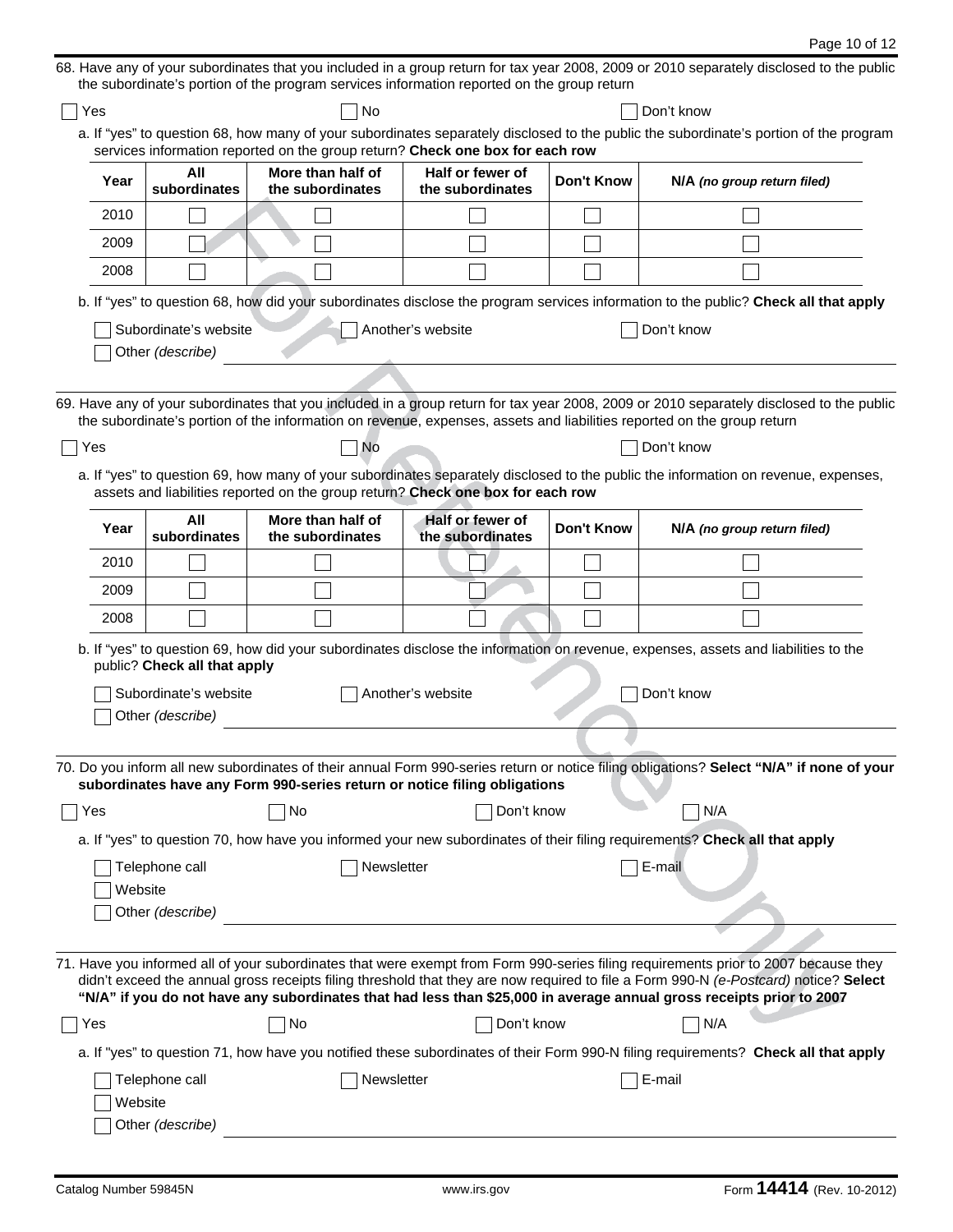|                                                                                                                                                                                                                                                                                                                                                                                                      | Page 11 of 12 |
|------------------------------------------------------------------------------------------------------------------------------------------------------------------------------------------------------------------------------------------------------------------------------------------------------------------------------------------------------------------------------------------------------|---------------|
| 72. Do you confirm that all of your subordinates (other than those included in your group return, if any) file their own Form 990-series<br>information return or notice each year? Select "N/A" if you file a group return on behalf of all subordinates each year                                                                                                                                  |               |
| Don't know<br>No<br>N/A<br>Yes                                                                                                                                                                                                                                                                                                                                                                       |               |
| a. If "yes" to question 72, how do you confirm that each subordinate has filed a Form 990-series information return or notice? Check<br>all that apply                                                                                                                                                                                                                                               |               |
| Require a copy of a subordinate's annual return                                                                                                                                                                                                                                                                                                                                                      |               |
| Confirm on www.irs.gov that a subordinate has filed Form 990-N                                                                                                                                                                                                                                                                                                                                       |               |
| Require a written confirmation from an officer of a subordinate that it has filed<br>Other (describe)                                                                                                                                                                                                                                                                                                |               |
|                                                                                                                                                                                                                                                                                                                                                                                                      |               |
| 73. Do you review or approve each of your subordinate's annual Form 990-series informational returns or notices before they are filed?<br>Select "N/A" if you file a group return on behalf of all subordinates each year                                                                                                                                                                            |               |
| Yes (review and approve the filing)<br>N/A<br>Yes (review only)<br>  No                                                                                                                                                                                                                                                                                                                              |               |
| 74. Indicate below the number of your subordinates required to file each type of Form 990-series information return or notice for tax<br>year 2010. Use an approximate number for a particular Form 990-series return if the exact number is not known. If a<br>particular return listed below was not required to be filed by any of your subordinates for tax year 2010, indicate with an<br>"N/A" |               |
| <b>Number of Subordinates</b><br>Return<br>Required to File for TY 2010                                                                                                                                                                                                                                                                                                                              |               |
| Form 990                                                                                                                                                                                                                                                                                                                                                                                             |               |
| Form 990-EZ                                                                                                                                                                                                                                                                                                                                                                                          |               |
| Form 990-N                                                                                                                                                                                                                                                                                                                                                                                           |               |
| Form 990-PF                                                                                                                                                                                                                                                                                                                                                                                          |               |
| Not Required to File                                                                                                                                                                                                                                                                                                                                                                                 |               |
| Don't Know                                                                                                                                                                                                                                                                                                                                                                                           |               |
| Total                                                                                                                                                                                                                                                                                                                                                                                                |               |
| Part IX - Annual Group Exemption Update                                                                                                                                                                                                                                                                                                                                                              |               |
| 75. Indicate the method you use to complete your annual group exemption update to the IRS                                                                                                                                                                                                                                                                                                            |               |
| Revise the subordinate listing provided to you each year by the IRS                                                                                                                                                                                                                                                                                                                                  |               |
| Provide your own current listing of all active subordinates to the IRS                                                                                                                                                                                                                                                                                                                               |               |
| Other (describe)                                                                                                                                                                                                                                                                                                                                                                                     |               |
|                                                                                                                                                                                                                                                                                                                                                                                                      |               |
| 76. Do you verify the continued existence of your subordinates prior to the submission of your annual group exemption update                                                                                                                                                                                                                                                                         |               |
| Yes<br>No                                                                                                                                                                                                                                                                                                                                                                                            |               |
| a. If "yes" to question 76, describe how you verify the existence of your subordinates                                                                                                                                                                                                                                                                                                               |               |
|                                                                                                                                                                                                                                                                                                                                                                                                      |               |
|                                                                                                                                                                                                                                                                                                                                                                                                      |               |
|                                                                                                                                                                                                                                                                                                                                                                                                      |               |